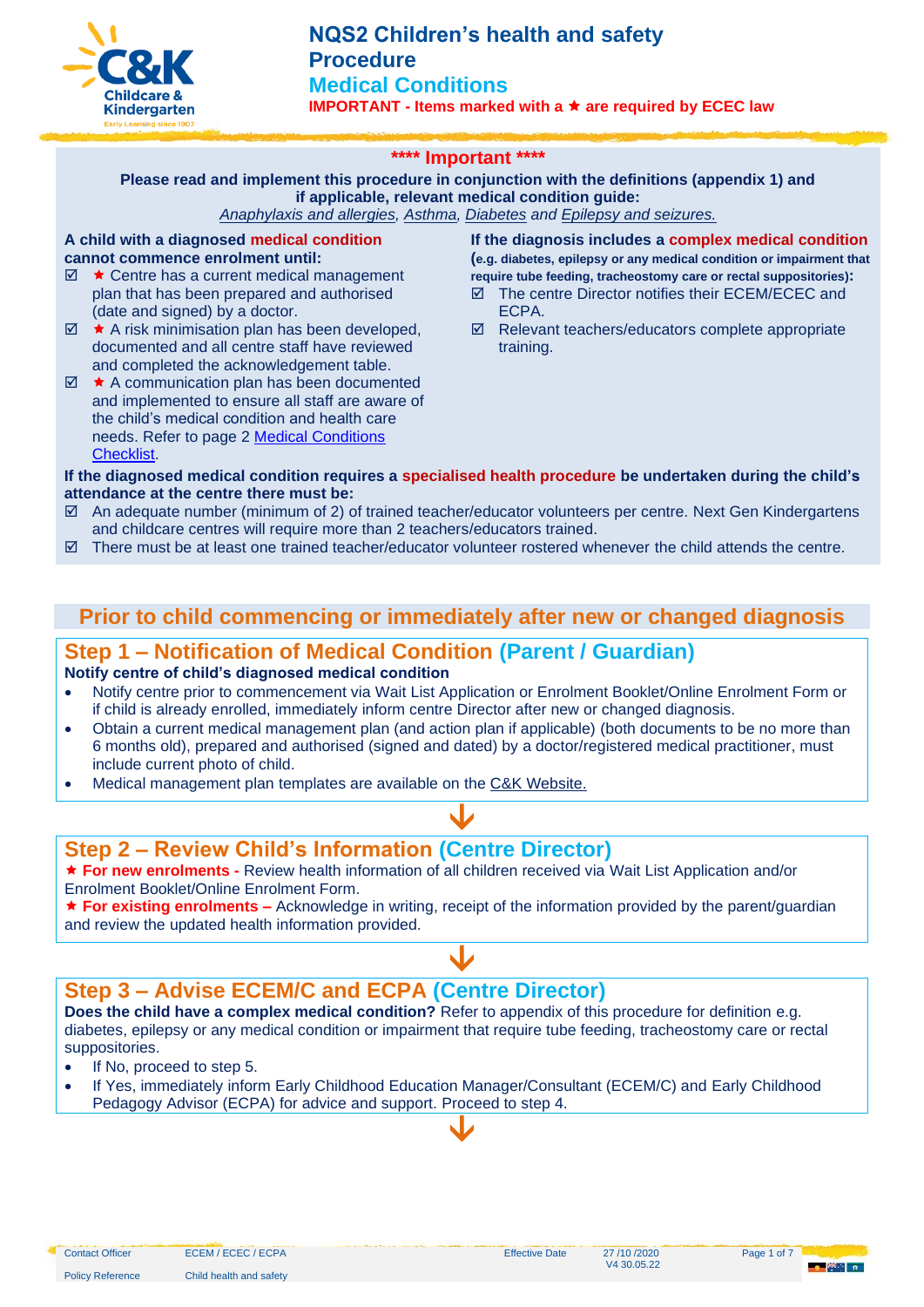

# **Step 4 – Provide Guidance and Support (ECEM/C and ECPA)**

a. ECEM/C and ECPA will review the child's information, provide guidance, advice and support to the centre Director and also determine if a Wellbeing and Inclusion Advisory Group (WIAG) meeting is required.

**The WIAG meeting,** facilitated by the ECPA, must occur prior to the child's enrolment or immediately after a new or changed diagnosis (of an enrolled child). WIAG will review and discuss the support needs and considerations relating to the child's enrolment.

The WIAG meeting includes the centre Director, ECPA, Regional Manager, ECEM/C, Education Wellbeing and Inclusion Manager, Quality and Regulation Manager, Workplace Health and Safety Manager and Legal, Risk and Governance Officer.

- **b.** The ECPA (in consultation with C&K's Learning Experience Team) will source potential training providers i.e. an appropriately qualified health professional.
- The cost of training can be funded via KISS funding (kindergarten only)/or centre budget (childcare/extended kindergarten programs only).
- Min. of 2 teachers / educators must complete training prior to child commencing. Next Gen Kindergartens and childcare centres will require more than 2 teachers / educators trained. At least one trained teacher / educator must be rostered when child is in attendance.
- If an existing (enrolled) child is diagnosed:
	- o child's enrolment will be paused until teachers/educators complete training. OR
	- $\circ$  an acceptable solution is arranged between C&K and the child's parent/guardian, whereby the parent/guardian attends the centre to take responsibility for child's heath care needs until teachers/educators complete training.

#### **What is complex medical condition and specialised health procedure training?**

- Refer to the *[Specialised Health Procedure Training Guideline](https://crecheandkindergarten.sharepoint.com/policies/Documents/Specialised%20Health%20Procedure%20Training%20Guide.pdf)*.
- When training is completed, teachers/educators and trainer to complete *[Volunteering to Perform Specialised](https://crecheandkindergarten.sharepoint.com/:b:/r/policies/Documents/Volunteering%20to%20perform%20a%20specialised%20health%20procedure%20Form.pdf?csf=1&web=1&e=PSgOSn)  [Health Procedure Form.](https://crecheandkindergarten.sharepoint.com/:b:/r/policies/Documents/Volunteering%20to%20perform%20a%20specialised%20health%20procedure%20Form.pdf?csf=1&web=1&e=PSgOSn)* Evidence of satisfactory completion (e.g. certificate) is attached to the form (this may be in lieu of the trainer completing the form).
- A copy of the completed *Volunteering to Perform Specialised Health Procedure Form* (and/or evidence of completion if applicable) is emailed to your [ECPA](mailto:ld@candk.asn.au) (branch only). Keep completed form and training records on staff file.



# **Step 5 – Medical Condition Checklist (Centre Director)**

**Schedule and facilitate a formal face to face meeting with parents / guardians** (and relevant other educators / teachers and external professionals) to discuss and plan for child's medical condition and health needs.

### At the meeting, the centre Director will:

- Refer to and commence completing the *[Medical Conditions Checkli](https://crecheandkindergarten.sharepoint.com/:b:/r/policies/Documents/Medical%20Condition%20Checklist%20.pdf?csf=1&web=1&e=TL7SVb)*st to ensure all required items are discussed and documents are completed and collated.
- **\*** Provide parent / guardian a copy of this procedure, *[Medical conditions infographic for families](https://crecheandkindergarten.sharepoint.com/:b:/r/policies/Documents/Medical%20Conditions%20Infographic%20for%20families.pdf?csf=1&web=1&e=uA7ACM)* (also available in policies on website) and available guide (if relevant to the child's diagnosed medical condition): *[Anaphylaxis and allergies,](https://crecheandkindergarten.sharepoint.com/:b:/r/policies/Documents/Anaphylaxis%20and%20allergies%20Guide.pdf?csf=1&web=1&e=JL4ECx) [Asthma,](https://crecheandkindergarten.sharepoint.com/:b:/r/policies/Documents/Asthma%20Guide.pdf?csf=1&web=1&e=1JqNJT) [Diabetes](https://crecheandkindergarten.sharepoint.com/:b:/r/policies/Documents/Diabetes%20Guide.pdf?csf=1&web=1&e=48CxR6) and [Epilepsy and seizures.](https://crecheandkindergarten.sharepoint.com/:b:/r/policies/Documents/Epilepsy%20and%20seizures%20Guide.pdf?csf=1&web=1&e=3WeoqI)*
- Outline this procedure and explain that parents / guardians have primary responsibility for their child's health needs. This includes any costs associated with supporting their child's health needs whilst attending the centre and if applicable, the cost of visiting health professionals.
- $\star$  Obtain a current medical management plan (and action plan if applicable) (both documents to be no more than 6 months old), prepared and authorised (signed and dated) by a doctor/registered medical practitioner with current photo of child. Discuss and review medical management plan (and action plan if applicable). Refer to appendix regarding what information must be included in a Medical Management Plan.  $\bm{\downarrow}$
- **\*** Complete and document a risk minimisation plan in consultation with parent / quardian (when possible). Template risk minimisation plans (which must be adapted to address child's specific needs) are available in the [Policy Library](https://crecheandkindergarten.sharepoint.com/policies/Documents/Forms/All%20Documents%20by%20Policy.aspx?FilterField1=Policy%5Fx0020%5FArea&FilterValue1=Child%20Health%20and%20Safety&FilterType1=Choice&FilterField2=Document%5Fx0020%5FType&FilterValue2=Form&FilterType2=Choice&viewid=9d561879%2Dc39b%2D4fee%2Daa47%2D136a81d1d270) on the C&K intranet.
- Ask parent/guardian to complete the following *[Consent to display medical management plan and photo](https://crecheandkindergarten.sharepoint.com/:b:/r/policies/Documents/Consent%20to%20display%20medical%20management%20plan%20and%20%20photo%20Form.pdf?csf=1&web=1&e=MaLgot)* and if applicable:
	- *Medication [Authorisation Record](https://crecheandkindergarten.sharepoint.com/:b:/r/policies/Documents/Medication%20Authorisation%20Record%20Form.pdf?csf=1&web=1&e=AfbXjr)*
	- *[Permission to access services to support inclusion](https://crecheandkindergarten.sharepoint.com/:b:/r/policies/Documents/Permission%20to%20access%20services%20to%20support%20inclusion%20Form.pdf?csf=1&web=1&e=Qy6CKW)* and
	- **[Education Support Plan](https://crecheandkindergarten.sharepoint.com/:w:/r/policies/Documents/Education%20Support%20Plan%20Form.docx?d=w760a90127ec0435b8e1930e266bf4ef9&csf=1&web=1&e=I7c5oh) (seek advice of ECPA if ESP is needed)**
- Contact Officer ECEM / ECEC / ECPA Effective Date 27 /10 /2020 V4 30.05.22



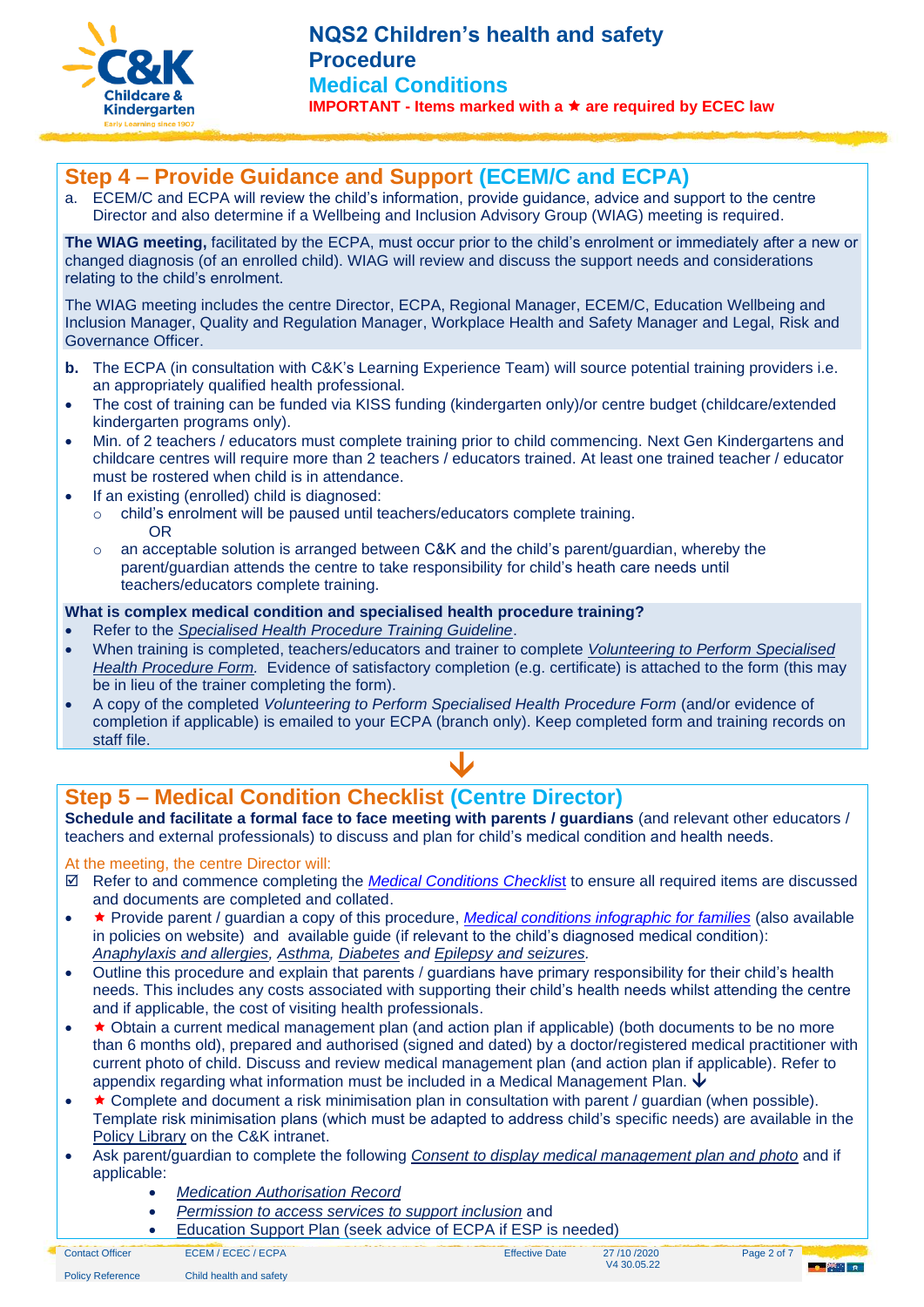

• Schedule next meeting with parent/guardian for 6 months' time (or sooner if health needs change).

## At the meeting, the Parent/Guardian is requested to:

- Share and discuss relevant information and documentation regarding their child's diagnosed medical condition and health needs, including if applicable details of specialised health care procedures.
- Provide centre with a current medical management plan (and action plan if applicable). Both documents must be no more than 6 months old, prepared and authorised (signed and dated) by a doctor/registered medical practitioner with current photo of child.
- Complete additional forms as requested.

# **Step 6 – Obtain Further Advice (Centre Director)**

**Is further advice needed to understand and follow the child's medical management plan, action plan and/or finalise the risk minimisation plan?**

 $\blacklozenge$ 

- If No, proceed to step 7.
- If Yes, immediately notify your ECEM/ECPA for advice. If required, the advice of an external qualified/licenced health professional may be sought.

 $\downarrow$ 

# **Step 7 – Specialist Health Procedures (Centre Director)**

**Does the child's medical condition require a specialised health procedure to be performed when they attend the centre?** e.g. medication administration by injection (except EpiPen), tube feeding, tracheostomy care. Refer to appendix of this procedure for definitions

- If No, proceed to step 8.
- If Yes, teachers / educators will be asked to volunteer to the perform specialised health procedure.

### **Specialised Health Procedure Volunteers**

- A minimum of 2 trained educator/teacher volunteers are required. Next Gen Kindergartens and childcare centres may require more than 2 teachers/educators trained. At least 1 trained volunteer must be rostered at any time child is in attendance.
- If no one volunteers or there is no trained volunteer able to be rostered immediately advise your ECEM/ committee. An alternative, acceptable solution will need to be arranged which may include the parent/guardian or another person authorised by the parent/guardian to attend the centre to complete the specialised health procedure.
- Volunteers are required to complete training (refer to step 4) and the *[Volunteering to Perform Specialised](https://crecheandkindergarten.sharepoint.com/:b:/r/policies/Documents/Volunteering%20to%20perform%20a%20specialised%20health%20procedure%20Form.pdf?csf=1&web=1&e=PSgOSn)  [Health Procedure Form.](https://crecheandkindergarten.sharepoint.com/:b:/r/policies/Documents/Volunteering%20to%20perform%20a%20specialised%20health%20procedure%20Form.pdf?csf=1&web=1&e=PSgOSn)*
- Teachers/educators who no longer wish to volunteer are requested to provide at least 2 weeks written notice to their centre Director/Manager or committee, this is to allow sufficient time to organise an alternative solution to support the child's health care needs.

 $\blacklozenge$ 

# **Step 8 – Document and Communicate (Centre Director)**

### **Document and implement communication plan**

- Advise educators/teachers (including casuals), students and volunteers of child's health needs, including:
- Medical Management Plan
- Risk Minimisation Plan ALL staff must name, sign and date completed acknowledgment table.
- (If applicable) Location of medication/specialist equipment. Document communication by updating induction material and via routine team communication strategies e.g. team communication book, team memo or team meeting minutes etc.
- If the child has a complex medical condition that requires additional support to participate in the program complete online *[C&K KISS Inclusion Form](https://crecheandkindergarten.sharepoint.com/sites/forms/SitePages/KISS-Funding-Dashboard.aspx)* (kindergartens only):
- Eligible age enrolment for current kindergarten year → Complete ASAP up until September (when funding closes)
- Eligible age enrolment for following kindergarten year  $\rightarrow$  Complete when application process starts
- If required and in consultation with child's parents/guardians, sensitively share relevant information with other children and families.

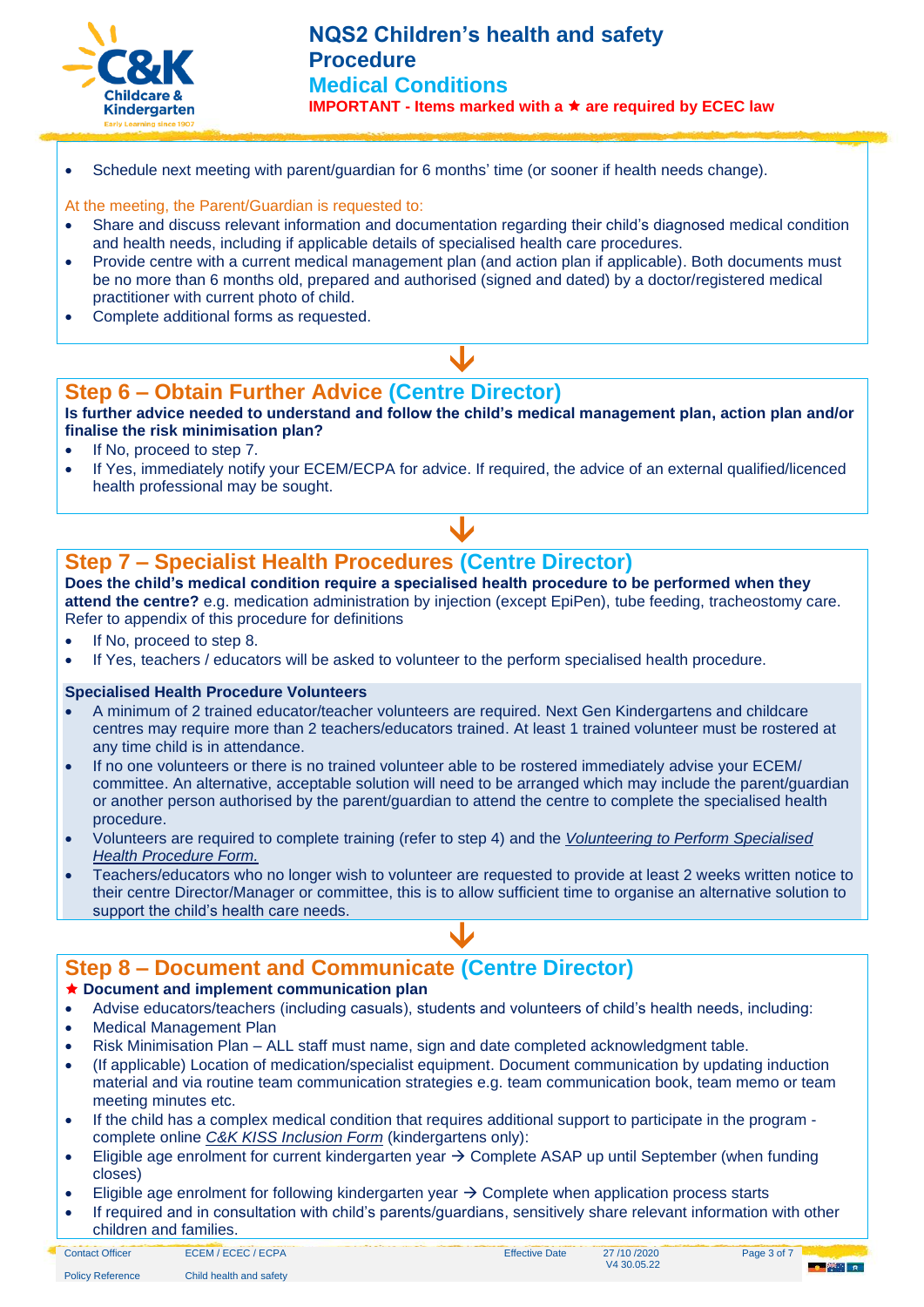

## • Display medical management plan in a prominent location(s)

- The *[Centre Health Summary Form](https://crecheandkindergarten.sharepoint.com/:w:/g/policies/EU910dUy4oxDp11vkc8OLkYBcbKvAEHGPvrWrrxhBV10Lw?e=UHwF6r)* can be completed and displayed throughout the centre in multiple, relevant locations. Update regularly as children's needs change.
- If applicable, display 'medication here' sign where medication is stored. Keep a copy of child's medical management plan with medication.
- Set up and update Kidsoft (Branch)/Outlook (Affiliate) reminders to ensure the following tasks are completed:
- Formal meetings with parents/guardians are completed at least every six months
- Medical management plans are updated (by doctor/specialist) at least every 18 months.
- Biannual medical emergency scenario training is completed at team meetings.
- Add child's details to the *Medical Conditions Annual Communication Planner and Record.*
- Finalise *Medical Condition Checklist.*

## **Branch only – Must do Kidsoft Tasks**

**Under '***Medical Condition Type'* **appropriately 'tag' children that require the following specialised health procedures:**

- Diabetes Care
- Epilepsy Care
- Peg/Tube Feeding
- Rectal Suppository
- Stoma Care
- Tracheostomy Care
- Urinary Catheter Care

#### **Scan and upload ALL child health documentation under child's record/'***Medical Information'*

- Medical Management Plan
- Risk Minimisation Plan
- *[Consent to display medical management plan and photo](https://crecheandkindergarten.sharepoint.com/:b:/r/policies/Documents/Consent%20to%20display%20medical%20management%20plan%20and%20%20photo%20Form.pdf?csf=1&web=1&e=MaLgot) Form*
- *[Volunteering to Perform Specialised Health Procedure Form](https://crecheandkindergarten.sharepoint.com/:b:/r/policies/Documents/Volunteering%20to%20perform%20a%20specialised%20health%20procedure%20Form.pdf?csf=1&web=1&e=PSgOSn)* (if applicable)
- *[Permission to access services to support inclusion Form](https://crecheandkindergarten.sharepoint.com/:b:/r/policies/Documents/Permission%20to%20access%20services%20to%20support%20inclusion%20Form.pdf?csf=1&web=1&e=Qy6CKW)* (if applicable)
- *[Medical Conditions Checklist.](https://crecheandkindergarten.sharepoint.com/:b:/r/policies/Documents/Medical%20Condition%20Checklist%20.pdf?csf=1&web=1&e=TL7SVb)*
- Any other documentation relevant to the child's medical condition.

**Archive ALL outdated documents once new versions are uploaded to Kidsoft**

# **Responsibilities throughout the child's enrolment**

# **Parent/Guardian**

## **Daily responsibilities**

- Supply medication and specialist equipment as per the medical management plan.
- If required, complete *[Medication Authorisation Record](https://crecheandkindergarten.sharepoint.com/:b:/r/policies/Documents/Medication%20Authorisation%20Record%20Form.pdf?csf=1&web=1&e=AfbXjr) a*nd other documentation as required and requested.
	- Immediately advise centre when child's medical condition/health needs and emergency contact details change.
- Understand their child may not be able to attend the centre if:
	- o A current medical management plan, prepared, signed, and dated by a doctor, has not been provided.
	- $\circ$  Medication and specialist equipment as per the medical management plan have not been provided.
	- o Medication has expired.
	- o Specialist equipment is not in good working order.
	- o There are no appropriately trained teachers/educators at the centre.

# **Meet with centre Director every six months,**

## **when requested or when child's medical condition or health needs change:**

 $\blacklozenge$ 

- Review and update (if necessary) child's medical information including medical management plan (and if applicable action plan) that has been prepared, signed and dated by a doctor/ medical practitioner. Medical Management Plan must be updated by a doctor / medical practitioner at least every 18 months.
- Replace child's photograph (if required) on medical management plan.
- With centre Director and relevant educators, assist in the review of the risk minimisation plan.

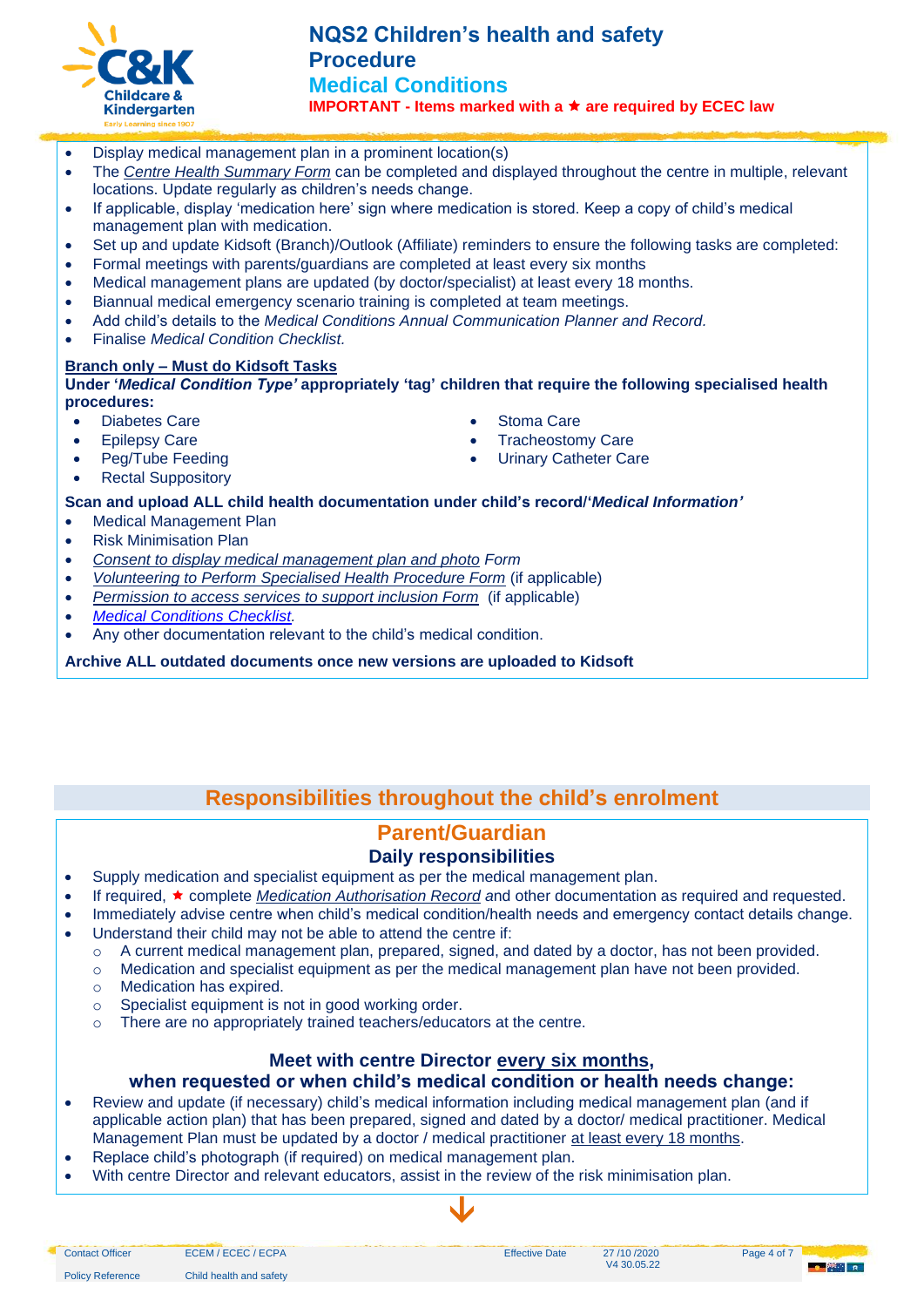

# **Centre Director**

## **Daily responsibilities**

- Ensure at least one trained (teacher/educator) volunteer is rostered whenever a child with a complex medical condition is in attendance. If this is not possible, seek the immediate advice of your ECEM/C or committee. An alternative solution will need to be arranged which may include the parent / guardian or another person authorised by the parent / guardian to attend the centre.
- Regularly monitor and support teacher/educator (including casuals, students, and volunteers) understanding of and implementation of all actions/strategies to support and manage child's medical condition and health needs.

# $\blacklozenge$ **Centre Director**

## **Continue to implement/document communication plan**

- Schedule and document communication activities via the *[Medical Conditions Annual Communication Planner](https://crecheandkindergarten.sharepoint.com/:w:/r/policies/Documents/Medical%20Conditions%20Annual%20Planner.dotx?d=w1a65108f05a443ccb3e7071ab6a8682f&csf=1&web=1&e=JyY5vO)  [and Record.](https://crecheandkindergarten.sharepoint.com/:w:/r/policies/Documents/Medical%20Conditions%20Annual%20Planner.dotx?d=w1a65108f05a443ccb3e7071ab6a8682f&csf=1&web=1&e=JyY5vO)*
- If child has a complex medical condition, maintain communication with ECEM/C and ECPA regarding the child's inclusion and care needs.
- Formally meet with parents/guardians at least every six months (or more frequently if the child's needs change) to discuss/review child's medical condition(s) and health needs, replace child's photograph and revise risk minimisation plan. Medical Management Plan must be updated by a doctor / medical practitioner at least every 18 months.
- Ensure ALL staff (including casuals, students, and volunteers) are advised of child's health needs as they change. Document communication by updating induction material and via routine team communication strategies e.g. *[Centre Health Summary Form,](https://crecheandkindergarten.sharepoint.com/:w:/g/policies/EU910dUy4oxDp11vkc8OLkYBcbKvAEHGPvrWrrxhBV10Lw?e=UHwF6r)* team communication book, team memo or team meeting minutes etc. All staff to complete acknowledgement table when changes are made to the risk minimisation plan.
- Consult with parents/guardians prior to excursions and special events to ensure all matters of care are considered. When needed, update risk minimisation plan before events and advise all staff, students, and volunteers of changes.
- Maintain educator/teacher understanding of child's health needs by facilitating biannual medical emergency scenario training at team meetings.
- Ensure ALL staff are aware of child's health care needs when the child transitions to next (new) group.
- Set up and update Kidsoft (Branch)/Outlook (Affiliate) reminders to ensure the following tasks are completed:  $\circ$  Formal meetings with parents / guardians are completed at least every six months
	- o Medical management plans are updated (by doctor / specialist) at least every 18 months.
	- o Biannual medical emergency scenario training is completed at team meetings.
	- o Expiry of medication.
- Scan and upload updated Medical Management Plan Risk Minimisation Plan to Kidsoft (branch only).

## **ALL teachers/educators Daily responsibilities**

 $\blacklozenge$ 

- Do not undertake any specialised health procedures that that you are not approved, authorised and trained to perform.
- Maintain an understanding of child's health needs, medical management plan and risk minimisation plan, and consistently implement all actions/strategies.
- Support colleague's (including casuals, students, and volunteers) understanding and implementation of all actions/strategies to support and manage child's medical condition and health care needs.
- Ensure supplied medication and equipment is consistent with medical management plan.
- Undertake a weekly audit of medication expiry dates as per daily indoor and/outdoor safety checklist.
- Notify parent/guardian when medication is 6 weeks prior to expiry.
- Consider and plan for child's health needs during curriculum activities, excursions, and emergencies. When required and in consultation with parent/guardian and centre Director, update risk minimisation plan.

 $\blacklozenge$ 

• When needed, contact ECPA for advice.

Policy Reference Child health and safety

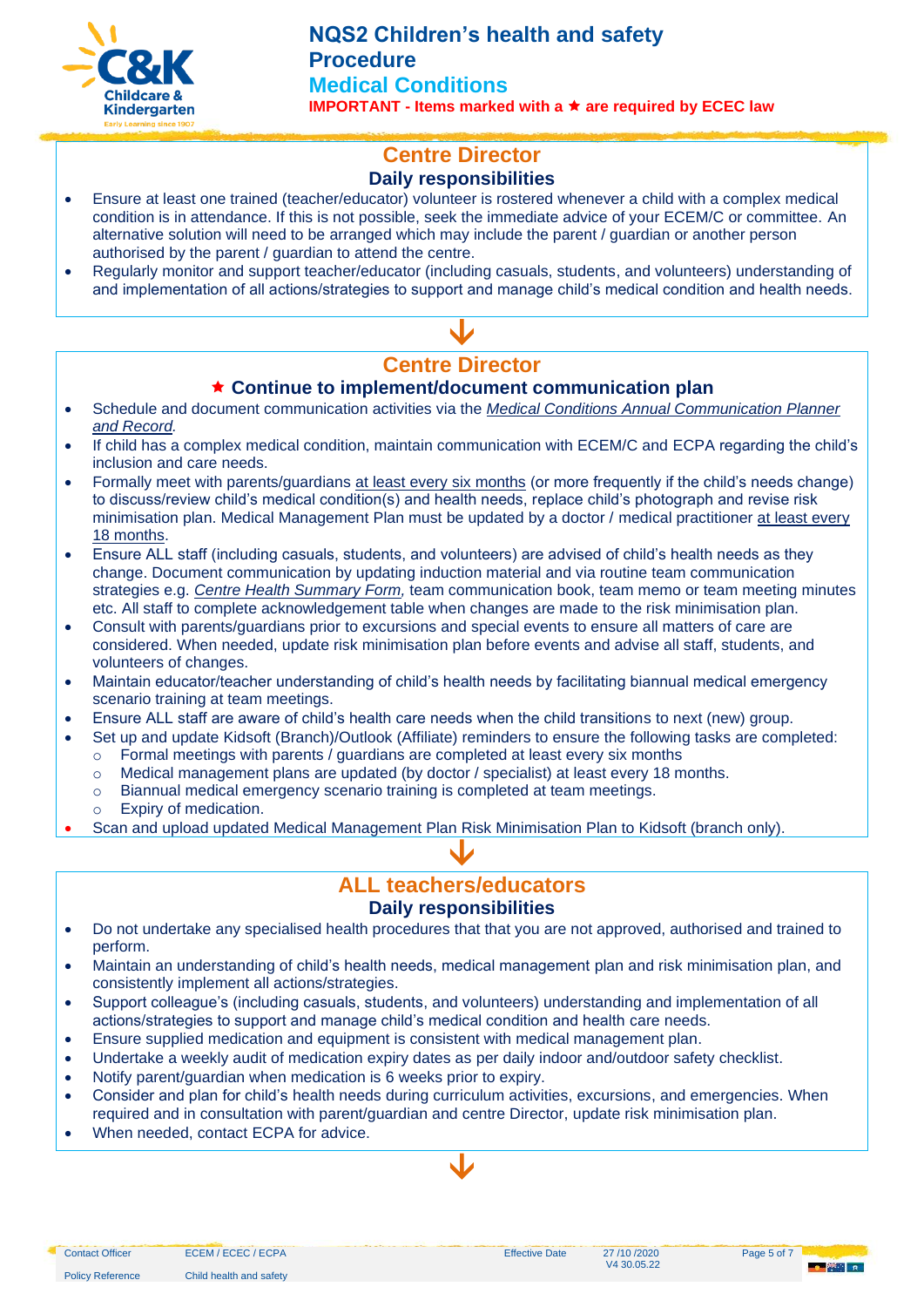

## **ALL C&K Early Childhood Team Management and Advisory personnel Responsibilities**

- o Provide support and advice to allocated centres. ECEMs to make regular contact with teachers / educators when a child with a complex medical condition is enrolled.
- o Monitor compliance to this procedure (and relevant guide), child's medical management and risk minimisation plans:
- $\circ$  Approach non-compliance as a serious breach of regulation and C&K procedure. Prioritise non-compliance and ensure centre takes immediate action. Evidence of remedied non-compliance must be provided in email by the centre Director to the C&K Early Childhood team member by a nominated due date.
- $\circ$  When applicable, monitor teacher/educator volunteer compliance when performing specialised health procedure against child's medical management and risk minimisation plan.
- $\circ$  Complete an audit (at least annually) of required documentation for each enrolled child with a medical condition:
- o Medical Management Plan (no more than 18 months old) displayed and uploaded onto Kidsoft
- o Risk Minimisation Plan (reviewed at least every 18 months) read and signed by all staff and uploaded onto Kidsoft
- o Induction material includes current Medical Management and Risk Minimisation Plans
- o *[Consent to display medical management plan and photo](https://crecheandkindergarten.sharepoint.com/:b:/r/policies/Documents/Consent%20to%20display%20medical%20management%20plan%20and%20%20photo%20Form.pdf?csf=1&web=1&e=MaLgot)* Form and uploaded onto Kidsoft
- o *[Volunteering to Perform Specialised Health Procedure Form](https://crecheandkindergarten.sharepoint.com/:b:/r/policies/Documents/Volunteering%20to%20perform%20a%20specialised%20health%20procedure%20Form.pdf?csf=1&web=1&e=PSgOSn)* (if applicable) and uploaded onto Kidsoft
- o *[Permission to access services to support inclusion Form](https://crecheandkindergarten.sharepoint.com/:b:/r/policies/Documents/Permission%20to%20access%20services%20to%20support%20inclusion%20Form.pdf?csf=1&web=1&e=Qy6CKW)* (if applicable) and uploaded onto Kidsoft
- o *[Medical Conditions Checklist](https://crecheandkindergarten.sharepoint.com/:b:/r/policies/Documents/Medical%20Condition%20Checklist%20.pdf?csf=1&web=1&e=TL7SVb)* and uploaded onto Kidsoft
- o Child's details / communication activities planned and recorded via the *[Medical Conditions Annual](https://crecheandkindergarten.sharepoint.com/:w:/r/policies/Documents/Medical%20Conditions%20Annual%20Planner.dotx?d=w1a65108f05a443ccb3e7071ab6a8682f&csf=1&web=1&e=JyY5vO)  [Communication Planner and Record](https://crecheandkindergarten.sharepoint.com/:w:/r/policies/Documents/Medical%20Conditions%20Annual%20Planner.dotx?d=w1a65108f05a443ccb3e7071ab6a8682f&csf=1&web=1&e=JyY5vO)* displayed in centre office.
- o Kidsoft (Branch)/Outlook (Affiliate) reminders set up.

Policy Reference Child health and safety